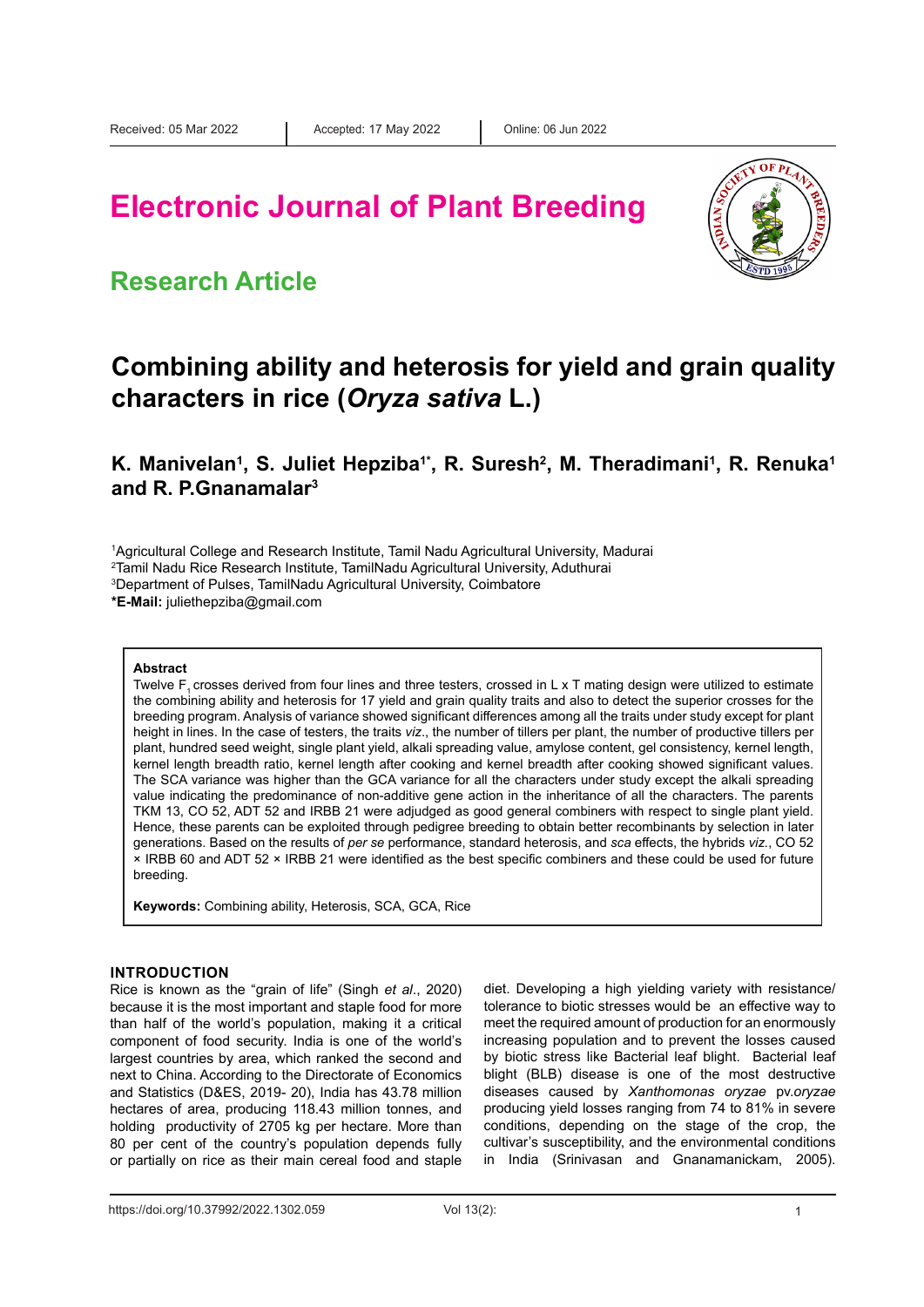Effective control of this disease is limited by the use of chemicals and the health issues posed by the chemicals. It is important to discover the precise methods based on the different breeding methods to cope with the needs. Many biometrical tools are accessible to the breeder for selecting appropriate parents. Combining ability is a powerful technique for identifying good combiners, as well as selecting appropriate parental material for heterosis exploitation. It helps the breeder to choose suitable parents for developing hybrids or varieties. Hence, the present study was undertaken to evaluate selected rice genotypes for BLB resistance along with yield and yield components under field conditions.

### **MATERIALS AND METHODS**

Twelve  $F_{1s}$  were generated from four high yielding lines *viz.,* TKM 13, ADT 49, CO 52 and ADT 52 and three testers *viz*., IRBB 21, IRBB 60 and Improved Samba mahsuri (ISM), which possess bacterial leaf blight resistance genes crossed in L x T mating design. The initial crossing programme was carried out at the Department of Plant Breeding and Genetics, Agricultural College and Research Institute (AC&RI), Madurai during *rabi,* 2019 and F<sub>1</sub> evaluation was done at Tamil Nadu Rice Research Institute (TRRI), Aduthurai during *kharif,* 2020. The hybrids along with parental lines were evaluated in a randomized complete block design with three replications. Seedlings with 25 days duration were transplanted in the main field with a spacing of 20 cm × 15 cm in a single row of 3 m in length. For effective crop growth, all prescribed agronomic practices and plant protection measures were followed. Six biometrical and 11 grain quality traits *viz*., plant height, the number of tillers, the number of productive tillers, panicle length, hundred grain weight, single plant yield, hulling percentage, milling percentage, head rice recovery, alkali spreading value, amylose content, gel consistency, kernel length, kernel breadth, kernel length breadth ratio, kernel length after cooking and kernel breadth after cooking were recorded.

The combining ability analysis was carried out in line  $\times$ tester mating design, as given by Kempthorne (1957) and further elaborated by Arunachalam (1974). In this mating system, a random sample of 'l' lines is taken and each line is mated to each of the 't' testers (Singh and Chaudhary, 1977). Line × tester analysis was used to estimate general combining ability (GCA) and specific combining ability (SCA) variances and their effects using the observations taken on the  $F_1$  progenies. Standard heterosis against the standard check variety, ADT 52 was estimated and tested according to Singh and Singh (1994).

### **RESULTS AND DISCUSSION**

Among the various methods of combining ability analysis, line x tester analysis (Kempthorne, 1957) has been widely utilized for screening germplasm to identify valuable donor parents and promising crosses in many crops including rice (Lavanya, 2000; Swamy *et al*., 2003; Punitha *et al*., 2004; Dalvi and Patel, 2009; Saleem *et al.,* 2010; Saidaiah *et al*., 2010 ; Yadav *et al*., 2020). Analysis of variance showed significant differences among all the traits under study except plant height in lines. In the case of testers, the traits *viz*., the number of tillers per plant, the number of productive tillers per plant, hundred seed weight, single plant yield, alkali spreading value, amylose content, gel consistency, kernel length, kernel length breadth ratio. Kernel length after cooking and kernel breadth after cooking showed significant values (**Table 1**). Line x tester component of variances was significant for all the characters except for hulling percentage and alkali spreading value indicating that female parents interacted sufficiently with the male parents. These results are in confirmation with the findings of Waza *et al.* (2015) in rice, who also reported the significant interaction between female and male parents.

Based on the mean performance (**Table 2**), the parent IRBB 21 (86.73) and IRBB 60 (87.86) showed significance

| Table 1. Analysis of variance for combining ability in rice |  |
|-------------------------------------------------------------|--|
|-------------------------------------------------------------|--|

| Source of<br>Variation | d.f.          | <b>PH</b>        | <b>NOT</b> | <b>NPT</b> | <b>PL</b> | <b>HSW</b> | <b>SPY</b>                        | HP    | <b>MP</b> | <b>HRR</b> | ASV       | <b>AC</b> | GC.                                                                                                                                |            |      |                 | KL KB KLBR KLAC KBAC |
|------------------------|---------------|------------------|------------|------------|-----------|------------|-----------------------------------|-------|-----------|------------|-----------|-----------|------------------------------------------------------------------------------------------------------------------------------------|------------|------|-----------------|----------------------|
| Replication            | 2             | 1.02             | 0.68       | 0.67       | 0.35      | 0.02       | 0.96                              | 6.54  | 6.80      | 20.56      | 0.12 0.44 |           | 3.94                                                                                                                               | 0.05 0.001 | 0 01 | 0.00            | 0.03                 |
| Genotypes              |               |                  |            |            |           |            |                                   |       |           |            |           |           | 18 45.29** 18.59** 29.29** 8.88** 0.25** 57.17** 54.90** 54.71*8 59.61** 2.87** 3.89** 235.47** 1.96** 0.10** 0.34** 1.34** 0.31** |            |      |                 |                      |
| Crosses                |               |                  |            |            |           |            |                                   |       |           |            |           |           | 11 11.49** 12.15** 43.10** 8.92** 0.23** 76.31** 53.13** 65.13** 67.02** 2.23** 5.57** 206.94** 1.16** 0.04** 0.32** 1.13** 0.36** |            |      |                 |                      |
| Line                   | 3             | 5.69             |            |            |           |            |                                   |       |           |            |           |           | 28.06** 136.31** 7.60** 0.42** 228.37** 107.77** 130.94** 71.27** 5.52** 7.34** 267.41** 1.58** 0.04** 0.32** 1.75** 0.64**        |            |      |                 |                      |
| Tester                 | $\mathcal{P}$ | 140              | $3.06*$    | $12.65**$  |           |            | $1.00 \quad 0.12** \quad 30.08**$ | 20.02 | 8.34      |            |           |           | 47.15 2.03* 4.50** 323.53** 2.84** 0.03** 0.39** 2.09** 0.34**                                                                     |            |      |                 |                      |
| I ine x tester         |               | 6 17 76** 7 22** |            | $6.65***$  |           |            | 12 21** 0 17** 15 70**            | 36.84 |           |            |           |           | 51.15** 71.52** 0.66 5.04** 137.85** 0.39** 0.04** 0.29** 0.51** 0.23**                                                            |            |      |                 |                      |
| Error                  | 36.           | 2.38             | 0.73       | 1.06       | 0.83      | 0.01       | 0.87                              | 17.88 | 12.92     | 14.58      | 0.49      | 0.69      | 3.55                                                                                                                               | 0.03 0.009 | 0 01 | <u>በ በበ2 - </u> |                      |

\*significant at 5 per cent level and \*\* significant at 1 per cent level

PH-Plant height, NOT- Number of tillers per plant, NPT - Number of productive tillers per plant, PL – Panicle length, HSW – Hundred seed weight, SPY – Single plant yield, HP – Hulling percentage, MP – Milling percentage, HHR – Head Rice Recovery, ASV – Alkali spreading value, AC – Amylose content, GC - Gel consistency, KL – Kernel length, KB – Kernel breadth, KLBR- Kernel length breadth ratio, KLAC – Kernel length after cooking, KBAC – Kernel breadth after cooking.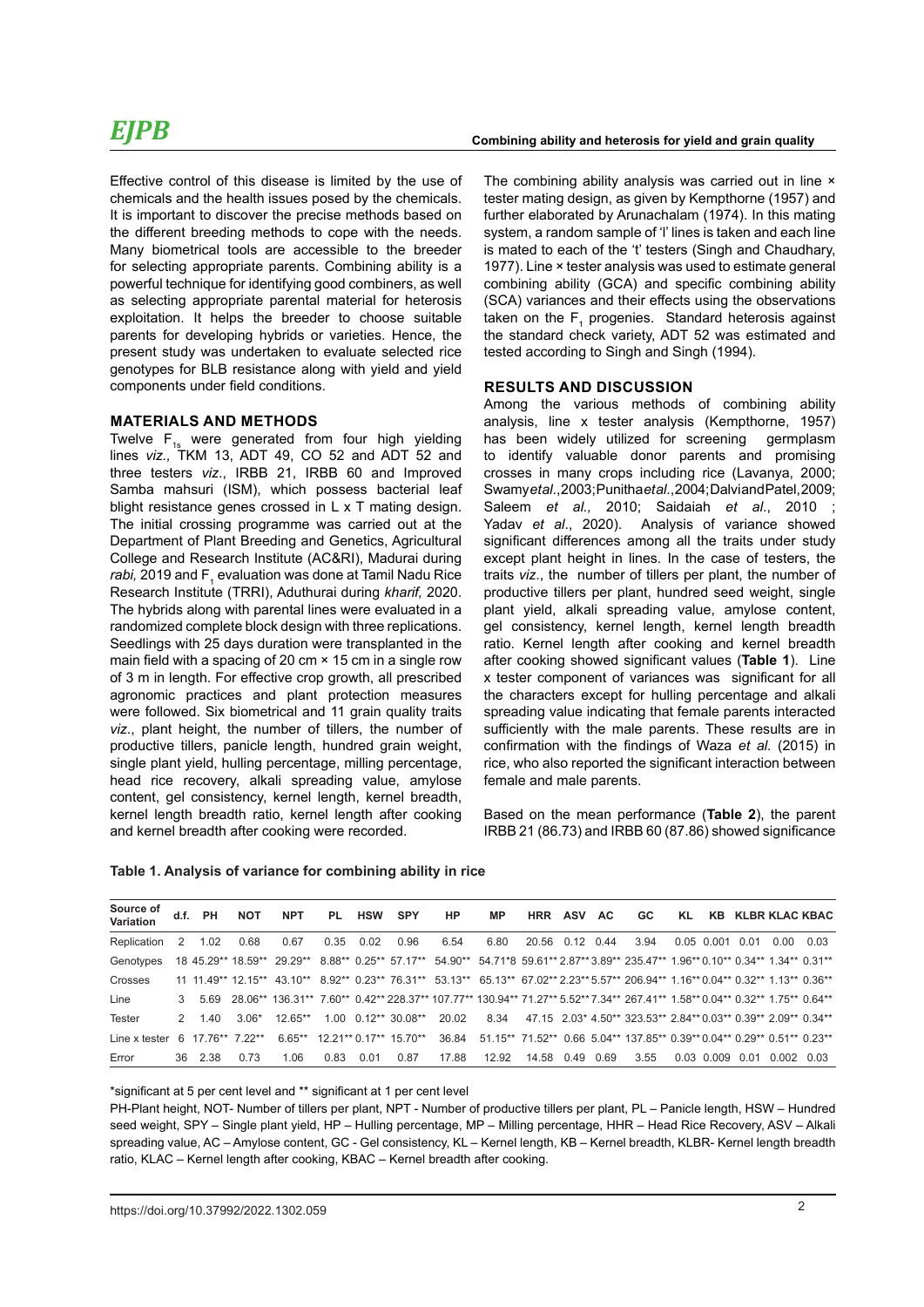| S.No.                                                                                                                                                                                                                                                                                   | 굳<br>Parents                                                                                                                                                                                                                     | TON       | <b>TdN</b> | 군         | <b>HSW</b> | SPY        | 운     | ξ              | <b>HRR</b> | <b>ASV</b> | Q          | 9G         | Σ,        | KB        | <b>KLBR</b> | KLAC      | KBAC                      |
|-----------------------------------------------------------------------------------------------------------------------------------------------------------------------------------------------------------------------------------------------------------------------------------------|----------------------------------------------------------------------------------------------------------------------------------------------------------------------------------------------------------------------------------|-----------|------------|-----------|------------|------------|-------|----------------|------------|------------|------------|------------|-----------|-----------|-------------|-----------|---------------------------|
|                                                                                                                                                                                                                                                                                         |                                                                                                                                                                                                                                  |           |            |           |            |            |       | LINES          |            |            |            |            |           |           |             |           |                           |
| $L$ <sub>1</sub> (TKM 13)                                                                                                                                                                                                                                                               | 100.39                                                                                                                                                                                                                           | 25.67     | 20.13      | 23.37     | 2.03       | 36.00**    | 75.28 | 66.67          | 50.14      | 3.00       | 22.05      | 71.30      | 4.80      | 1.70      | 2.82        | 6.09      | 2.53                      |
| L <sub>2</sub> (ADT 49)<br>$\sim$                                                                                                                                                                                                                                                       | 98.53                                                                                                                                                                                                                            | 21.00     | 19.30      | 24.27*    | 1.48       | 29.00      | 71.63 | 64.21          | 52.24      | 2.67       | 23.00      | 75.10      | 5.30      | $2.10**$  | 2.52        | 7.11      | 2.57                      |
| $\mathsf{L}_{3}(\mathsf{CO}$ 52)<br>S                                                                                                                                                                                                                                                   | 97.61                                                                                                                                                                                                                            | 25.03     | 21.49      | 25.63*    | 1.92       | 35.03      | 67.88 | 60.46          | 49.66      | 2.67       | 23.67      | 79.33      | 5.20      | 1.70      | 3.06        | $7.74**$  | 2.50                      |
| $L_4(ADT 52)$<br>4                                                                                                                                                                                                                                                                      | 101.24                                                                                                                                                                                                                           | 24.00     | 20.57      | 25.60*    | 1.78       | 37.00**    | 82.56 | 71.76*         | 61.07      | 2.33       | 23.33      | 74.20      | 5.60      | 1.90      | 2.95        | $7.89**$  | 2.20                      |
| Mean(Lines)                                                                                                                                                                                                                                                                             | 99.44                                                                                                                                                                                                                            | 23.92     | 20.37      | 24.71     | 1.80       | 34.25      | 74.33 | 65.77          | 53.27      | 2.66       | 23.01      | 74.98      | 5.22      | 1.84      | 2.83        | 7.21      | 2.45                      |
|                                                                                                                                                                                                                                                                                         |                                                                                                                                                                                                                                  |           |            |           |            |            |       | <b>TESTERS</b> |            |            |            |            |           |           |             |           |                           |
| $T_1($ <b>RBB</b> 21)<br>5                                                                                                                                                                                                                                                              | 86.73**                                                                                                                                                                                                                          | 22.00     | 21.80      | 22.80     | $2.25***$  | 31.67      | 77.07 | 62.78          | 54.00      | $5.00**$   | 22.67      | 65.83      | 5.80      | $2.10***$ | 2.76        | 6.92      | 2.30                      |
| $T_2($ ISM)<br>6                                                                                                                                                                                                                                                                        | 93.61                                                                                                                                                                                                                            | 21.33     | 20.30      | 26.04*    | 1.47       | 30.33      | 77.08 | 64.45          | 53.21      | 2.33       | 23.50      | 78.13      | 5.40      | 1.60      | $3.37***$   | $7.91**$  | 2.23                      |
| $T_3($ IRBB60)<br>$\overline{ }$                                                                                                                                                                                                                                                        | 87.86**                                                                                                                                                                                                                          | 19.67     | 17.50      | 22.27     | $2.31**$   | 31.00      | 77.96 | 61.60          | 54.44      | $5.00**$   | 22.44      | 63.63      | 6.21      | 1.80      | $3.45**$    | $8.53**$  | 2.10                      |
| Mean (Testers)                                                                                                                                                                                                                                                                          | 89.39                                                                                                                                                                                                                            | 89.39     | 21.00      | 19.86     | 23.70      | 2.01       | 31.00 | 77.37          | 62.94      | 53.88      | 4.11       | 22.86      | 69.20     | 5.80      | 1.83        | 3.19      | 7.78                      |
|                                                                                                                                                                                                                                                                                         |                                                                                                                                                                                                                                  |           |            |           |            |            |       | CROSSES        |            |            |            |            |           |           |             |           |                           |
| $\infty$                                                                                                                                                                                                                                                                                | $91.21*$                                                                                                                                                                                                                         | 26.50**   | 22.50      | 22.03     | 1.86       | $37.50***$ | 81.21 | 67.45          | 61.28      | 2.00       | 21.19      | $82.13*$   | $6.70***$ | 2.00      | $3.35***$   | 7.05      | 2.33                      |
|                                                                                                                                                                                                                                                                                         | 93.17                                                                                                                                                                                                                            | $27.37**$ | $25.27**$  | 26.00*    | 1.82       | 32.00      | 75.71 | 57.97          | 52.68      | 2.00       | 24.13      | $81.97*$   | $6.60***$ | 1.90      | $3.47**$    | 7.15      | 2.17                      |
| $\overline{C}$                                                                                                                                                                                                                                                                          | 91.34                                                                                                                                                                                                                            | 23.33     | 20.07      | $25.17*$  | 1.73       | 36.00**    | 76.89 | 66.15          | 57.77      | 1.67       | 22.47      | 74.03      | $6.80**$  | $2.10**$  | 3.24        | 7.23      | 2.67                      |
| Ξ                                                                                                                                                                                                                                                                                       | 93.54                                                                                                                                                                                                                            | 24.00     | 16.40      | 23.00     | 1.52       | 27.00      | 75.79 | 62.45          | 56.61      | 3.33       | 24.50      | 77.03      | 5.70      | 2.00      | 2.85        | 6.13      | 2.33                      |
| $\begin{array}{cccccc} \Gamma & \times & \times & \times & \times & \times \\ \Gamma & \times & \times & \times & \times & \times \\ \Gamma & \Gamma & \Gamma & \Gamma & \Gamma & \Gamma \\ \Gamma & \Gamma & \Gamma & \Gamma & \Gamma & \Gamma \end{array}$<br>$\overline{\mathbf{C}}$ | 92.13                                                                                                                                                                                                                            | 22.00     | 15.87      | 26.40*    | 1.62       | 25.00      | 76.44 | 65.44          | 56.67      | 3.33       | 23.31      | 87.43**    | 5.50      | 2.20      | 2.50        | 7.15      | 2.50                      |
| $L_2 \times T_3$                                                                                                                                                                                                                                                                        | 95.40                                                                                                                                                                                                                            | 23.47     | 15.00      | 26.40*    | 1.82       | 28.00      | 71.33 | 64.64          | 49.45      | 2.67       | 24.27      | 81.93*     | $7.00**$  | 2.00      | 3.50        | $8.07**$  | 2.40                      |
| $L_3 \times T_1$<br>4                                                                                                                                                                                                                                                                   | 96.49                                                                                                                                                                                                                            | $27.77**$ | $25.43**$  | $27.30**$ | $2.22***$  | $35.33*$   | 73.12 | 63.72          | 51.72      | $4.67***$  | 24.47      | 81.77      | $6.90***$ | $2.20***$ | 3.14        | 7.23      | 3.00<br>$\stackrel{*}{*}$ |
| $L_3 \times T_2$<br>15                                                                                                                                                                                                                                                                  | 91.50                                                                                                                                                                                                                            | 25.70     | 24.00**    | 25.20*    | 1.92       | 34.00      | 74.22 | 65.00          | 59.40      | 3.00       | 22.79      | $106.17**$ | 6.30      | $2.10**$  | 3.00        | $7.99***$ | 2.77                      |
| $\mathsf{L}_3 \times \mathsf{T}_3$<br>$\frac{6}{5}$                                                                                                                                                                                                                                     | 90.39**                                                                                                                                                                                                                          | 28.77**   | 25.20**    | 25.10*    | $2.35***$  | 38.00**    | 68.66 | 60.07          | 48.08      | 3.67       | $25.54***$ | 82.93**    | $7.80**$  | $2.20**$  | $3.55***$   | $8.13**$  | $3.00**$                  |
| $L_4 \times T_1$                                                                                                                                                                                                                                                                        | 91.47                                                                                                                                                                                                                            | 26.13*    | $23.47**$  | $28.43**$ | $2.30**$   | 41.67**    | 74.76 | 66.62          | 54.57      | 3.67       | 21.00      | 81.07      | $6.90***$ | 1.90      | $3.63**$    | $7.82**$  | 2.20                      |
| $L_4 \times T_2$<br>$\frac{8}{1}$                                                                                                                                                                                                                                                       | 93.45                                                                                                                                                                                                                            | 25.37     | 21.73      | 25.23*    | 1.76       | 38.00**    | 82.62 | 71.84*         | 62.78*     | 2.33       | 23.00      | 78.00      | $6.60***$ | $2.10***$ | 3.14        | $8.02***$ | $3.00**$                  |
| $\mathsf{L}_4 \times \mathsf{T}_3$<br>Q)                                                                                                                                                                                                                                                | 95.36                                                                                                                                                                                                                            | 26.20*    | 20.00      | 26.03*    | 1.62       | 35.00      | 81.85 | $75.17**$      | 60.39      | 3.00       | 23.77      | 75.50      | $7.20**$  | $2.20**$  | $3.27***$   | $8.10**$  | $3.13**$                  |
| Mean (Crosses)                                                                                                                                                                                                                                                                          | 92.95                                                                                                                                                                                                                            | 25.55     | 21.24      | 25.52     | 1.88       | 33.96      | 76.05 | 65.54          | 55.95      | 2.94       | 23.37      | 82.50      | 6.67      | 2.07      | 3.22        | 7.51      | 2.63                      |
| General Mean                                                                                                                                                                                                                                                                            | 93.76                                                                                                                                                                                                                            | 24.49     | 20.84      | 25.07     | 1.88       | 33.55      | 75.90 | 65.18          | 55.06      | 3.07       | 23.22      | 78.82      | 6.23      | 1.99      | 3.14        | 7.49      | 2.52                      |
| 59                                                                                                                                                                                                                                                                                      | 0.89                                                                                                                                                                                                                             | 0.49      | 0.59       | 0.52      | 0.07       | 0.54       | 2.44  | 2.08           | 2.20       | 0.41       | 0.48       | 1.09       | 0.09      | 0.03      | 0.06        | 0.03      | 0.10                      |
| $CD(P=5)$                                                                                                                                                                                                                                                                               | 2.53                                                                                                                                                                                                                             | 1.41      | 1.69       | 1.49      | 0.19       | 1.53       | 6.94  | 5.90           | 6.27       | 1.15       | 1.36       | 3.09       | 0.27      | 0.09      | 0.16        | 0.07      | 0.28                      |
| $CD(P=1)$                                                                                                                                                                                                                                                                               | 3.38                                                                                                                                                                                                                             | 1.87      | 2.25       | 1.99      | 0.25       | 2.04       | 9.25  | 7.87           | 8.36       | 1.54       | 1.82       | 4.12       | 0.36      | 0.12      | 0.21        | 0.10      | 0.37                      |
|                                                                                                                                                                                                                                                                                         | *significant at 5 per cent level and ** significant at 1 per cent                                                                                                                                                                |           |            |           | level      |            |       |                |            |            |            |            |           |           |             |           |                           |
|                                                                                                                                                                                                                                                                                         |                                                                                                                                                                                                                                  |           |            |           |            |            |       |                |            |            |            |            |           |           |             |           |                           |
|                                                                                                                                                                                                                                                                                         | PH-Plant height (cm), NOT- Number of tillers per plant, NPT - Number of productive tillers per plant, PL – Panicle length (cm), HSW – Hundred seed weight (g), SPY – Single<br>plant yield (g), HP – Hulling percentage MP – Mil |           |            |           |            |            |       |                |            |            |            |            |           |           |             |           |                           |
|                                                                                                                                                                                                                                                                                         |                                                                                                                                                                                                                                  |           |            |           |            |            |       |                |            |            |            |            |           |           |             |           |                           |

 **Manivelan et al.,**

3 https://doi.org/10.37992/2022.1302.059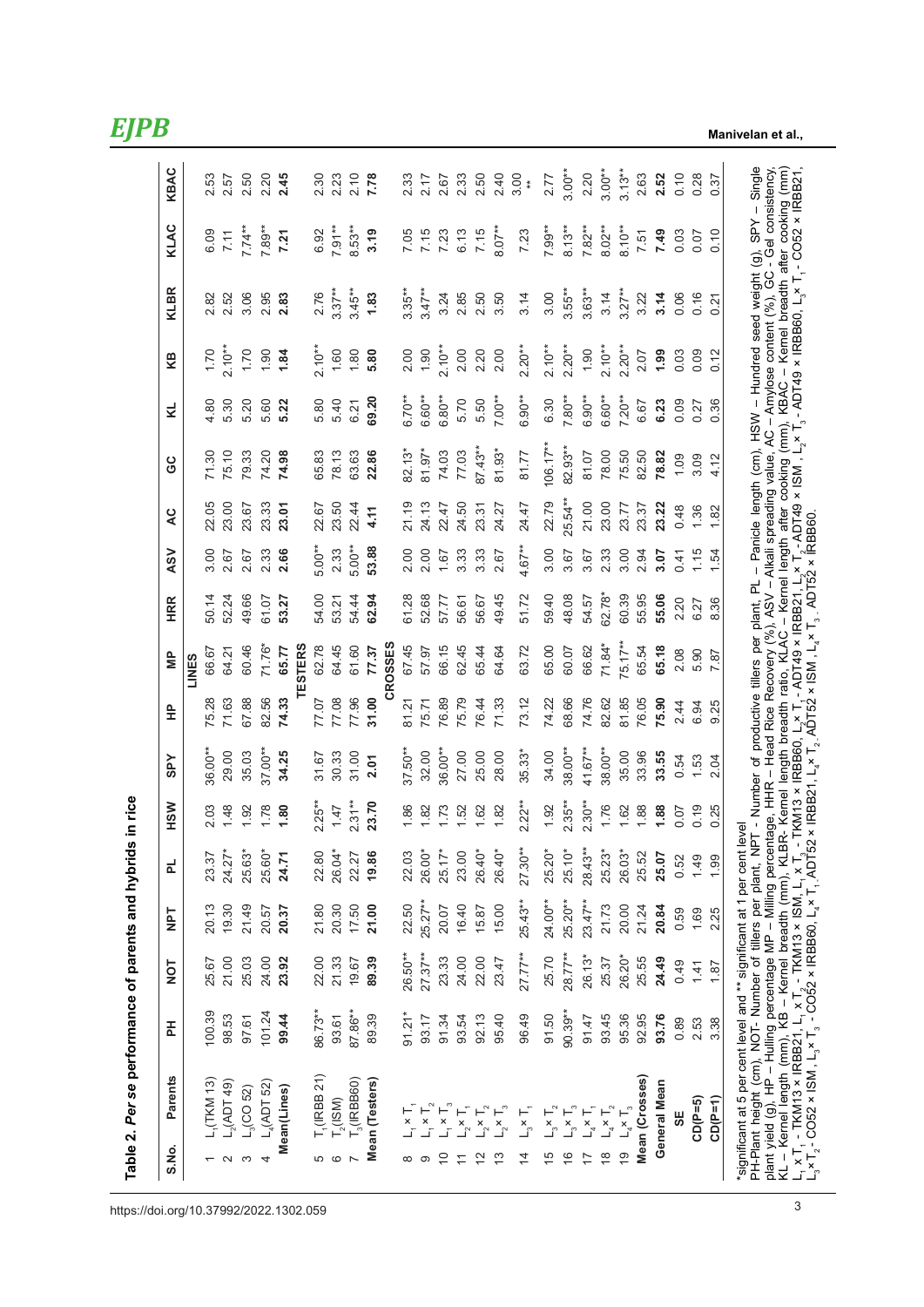in a negative direction for plant height. For single plant yield, the parents TKM 13, and ADT 52 showed a significant increase over the general mean, besides the crosses TKM 13 × IRBB 21, TKM 13 × IRBB 60, CO 52 × IRBB 21, CO 52 × IRBB 60, ADT 52 × IRBB 21 and ADT 52 × ISM. The line, ADT 52 showed a significant increase for the characters *viz*., panicle length, single plant yield, milling percentage and kernel length after cooking followed by ADT 49 for panicle length and kernel breadth and CO 52 for panicle length and kernel length after cooking.

Among the testers, IRBB 21 showed a significant increase for the characters *viz.,* plant height, hundred seed weight, alkali spreading value and kernel breadth, followed by IRBB 60 for the traits, plant height, hundred grain weight, alkali spreading value, kernel length breadth ratio and kernel length after cooking. The hybrid, CO 52 x IRBB 60 exhibited a significant increase for thirteen characters, while the crosses CO 52 x IRBB 21, ABT 52 x IRBB 21, ABT 52 x ISM and CO 52 x IRBB 60 showed a significant increase for eight characters.

The estimates of variance due to GCA and variance due to SCA for various characters are given in (**Table 3**). The SCA variance was higher than the GCA variance for all the characters under study except the alkali spreading value indicating the predominance of non-additive gene action in the inheritance of all the characters (Tiwari and Singh, 2016; Sahu *et al*. 2016; Rahaman, 2016; Vartika *et al.,* 2020). The ratios of GCA/SCA variances were less than unity for the traits, suggesting a predominance of non-additive gene effects. The importance of additive, as well as non-additive gene effects with a predominance of non-additive gene effects in the inheritance of grain yield and yield components of rice, has been reported earlier by Vishwakarma *et al.* (2003), Punitha *et al.* (2004), Pradhan *et al.* (2006), Rashid *et al.* (2007), Saleem *et al.* (2010) and Saidaiah *et al.* (2010).The traits with non-additive gene action can be further subjected to heterosis breeding. Many researchers Saidaiah *et al*. (2010), Singh *et al*. (2020) and Sandhyakishore *et al*. (2017) have reported the predominance of non-additive gene action for the above-mentioned traits. In the case of additive gene action, Widyastuti *et al*. (2017) and Zewdu *et al.* (2020) suggested pureline selection or pedigree breeding improve the traits.

General combining ability aids in the identification of superior parents, whereas specific combining ability aids in the identification of superior cross combinations. In the present study, good combiners for single plant yield were TKM 13, CO 52, ADT 52 and IRBB 21 (**Table 4**). Among the parental genotypes, CO 52 was found to be a good general combiner for most of the traits *viz.,* the number of tillers per plant, the number of productive tillers per plant, hundred seed weight, single plant yield, hulling percentage, alkali spreading value, amylose content, gel consistency, kernel length, kernel breadth, kernel length after cooking and kernel breadth after cooking. The variety ADT 52 exhibited a significant *gca* effects for more number of traits, panicle length, single plant yield, hulling percentage, milling percentage, head rice recovery, kernel length, kernel length breadth ratio, kernel length after cooking and kernel breath after cooking.

#### **Table 3. General and specific combining ability variances for various characters in rice**

| <b>S. No.</b> | <b>Characters</b>                      | $\sigma^2$ GCA | $\sigma^2$ SCA | $\sigma^2$ GCA/ $\sigma^2$ SCA |
|---------------|----------------------------------------|----------------|----------------|--------------------------------|
| 1             | Plant height                           | $-0.2703$      | 5.1191         | $-0.0528$                      |
| 2             | Number of tillers per plant            | 0.2125         | 2.1274         | 0.0999                         |
| 3             | Number of productive tillers per plant | 1.5725         | 1.8623         | 0.8444                         |
| 4             | Panicle length                         | $-0.1421$      | 3.7550         | $-0.0378$                      |
| 5             | Hundred seed weight                    | 0.0025         | 0.0505         | 0.0495                         |
| 6             | Single plant yield                     | 2.6148         | 4.9090         | 0.5327                         |
| 7             | Hulling percentage                     | 0.7026         | 3.4720         | 0.2024                         |
| 8             | Milling percentage                     | 0.6029         | 11.7318        | 0.0514                         |
| 9             | <b>Head Rice Recovery</b>              | $-0.1941$      | 18.4297        | $-0.0105$                      |
| 10            | Alkali spreading value                 | 0.0679         | 0.0281         | 2.4164                         |
| 11            | Amylose content                        | 0.0227         | 1.3970         | 0.0162                         |
| 12            | Gel consistency                        | 2.9805         | 44.1497        | 0.0675                         |
| 13            | Kernel length                          | 0.0333         | 0.1189         | 0.2801                         |
| 14            | Kernel breadth                         | $-0.0000$      | 0.0124         | 0.0000                         |
| 15            | Kernel length breadth ratio            | 0.0013         | 0.0922         | 0.0141                         |
| 16            | Kernel length after cooking            | 0.0270         | 0.1691         | 0.1597                         |
| 17            | Kernel breadth after cooking           | 0.0056         | 0.0649         | 0.0863                         |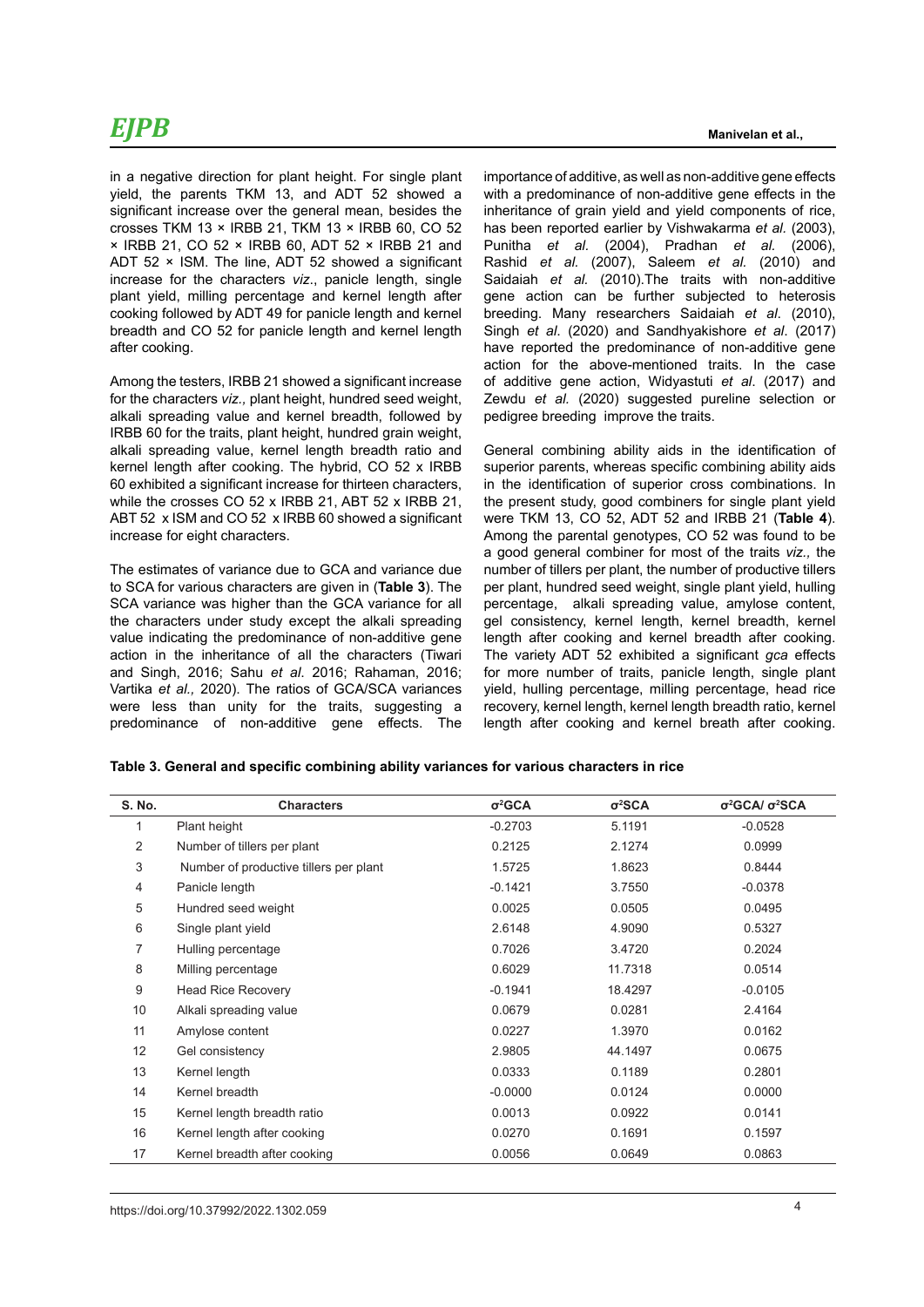|                                                                                                                                     |         | 5<br>NO   | <b>Tak</b> | 립         | <b>HSW</b> | <b>SPY</b> | 운              | $\frac{\mathsf{p}}{\mathsf{p}}$ | <b>HRR</b>     | <b>ASV</b> | ă                                                                                            | ပ္ပ       | ₹         | KB        | <b>KLBR</b> | KLAC                    | KBAC           |
|-------------------------------------------------------------------------------------------------------------------------------------|---------|-----------|------------|-----------|------------|------------|----------------|---------------------------------|----------------|------------|----------------------------------------------------------------------------------------------|-----------|-----------|-----------|-------------|-------------------------|----------------|
| $L$ <sub>1</sub> (TKM 13)                                                                                                           | $-1.05$ | 0.18      | $1.37**$   | $-1.12**$ | $-0.07$    | $1.21**$   | $\frac{89}{ }$ | $-1.69$                         | $\frac{29}{2}$ | $-1.06**$  | $-0.77*$                                                                                     | $-3.12**$ | 0.03      | $-0.08**$ | $0.13**$    | $-0.36***$              | $-0.24**$      |
| $L_2$ (ADT 49)                                                                                                                      | 0.74    | $-2.39**$ | $-5.49**$  | $-0.26$   | $-0.23**$  | $-7.29**$  | $-1.53$        | $-1.37$                         | $-1.71$        | 0.17       | 0.66*                                                                                        | $-0.36$   | $-0.60**$ | $-0.01$   | $-0.27**$   | $-0.39***$              | $-0.21**$      |
| $L_3$ (CO 52)                                                                                                                       | $-0.16$ | 1.86**    | $3.63**$   | 0.34      | $0.29***$  | $1.82***$  | $-4.05*$       | $-2.61$                         | $-2.88*$       | $0.83**$   | $0.90**$                                                                                     | 7.79**    | $0.33***$ | $0.09**$  | 5.01        | $0.28***$               | $0.30***$      |
| $L_4$ (ADT 52)                                                                                                                      | 0.47    | 0.35      | 0.49       | $1.04**$  | 0.01       | $4.26***$  | $3.69*$        | $5.67**$                        | $3.30*$        | 0.06       | $-0.78*$                                                                                     | $-4.31**$ | $0.23**$  | $-0.01$   | $0.13**$    | $0.47***$               | $0.15*$        |
| $T$ <sub>1</sub> (IRBB 21)                                                                                                          | 0.22    | $0.55*$   | $0.71*$    | $-0.33$   | $0.10*$    | $1.42**$   | 0.17           | $-0.48$                         | 0.10           | $0.47*$    | $-0.58*$                                                                                     | $-2.00**$ | $-0.12*$  | $-0.05**$ | 0.02        | $-0.45**$               | $-0.16*$       |
| T <sub>2</sub> (ISM)                                                                                                                | $-0.39$ | $-0.44$   | 0.47       | 0.18      | $-0.10*$   | $-1.71**$  | 1.20           | $-0.48$                         | 1.93           | $-0.28$    | $-0.06$                                                                                      | 5.89**    | $-0.42**$ | 0.01      | $-0.19**$   | $0.07***$               | $-0.02$        |
| $T_{3}$ (IRBB60)                                                                                                                    | 0.17    | $-0.11$   | $-1.18**$  | 0.15      | $\circ$    | 0.29       | $-1.37$        | 0.96                            | $-2.03$        | $-0.19$    | $0.64*$                                                                                      | $-3.90**$ | $0.53**$  | $0.05**$  | $0.17**$    | $0.38***$               | $0.17***$      |
| SE(lines)                                                                                                                           | 0.52    | 0.31      | 0.34       | 0.32      | 0.04       | 0.33       | 1.71           | 1.33                            | 1.34           | 0.25       | 0.31                                                                                         | 0.77      | 0.06      | 0.02      | 0.03        | 0.01                    | 0.07           |
| SE(testers)                                                                                                                         | 0.45    | 0.26      | 0.30       | 0.28      | 0.04       | 0.28       | 1.48           | 1.15                            | 1.16           | 0.22       | 0.27                                                                                         | 0.67      | 0.05      | 0.02      | 0.03        | δ.<br>0.01              | 0.06           |
| *significant at 5 per cent level and ** significant at 1 per cent level<br>PH Plant beight. NOT. Number of tillars per plant. NPT - |         |           |            |           |            |            |                |                                 |                |            | Number of productive till are nor plant. Du __ Danicle langt HSM __ Hundred cear house to DV |           |           |           |             | Single plant viald blue | <b>Hulling</b> |

Single plant yiels, transling PH-Plant height, NOT- Number of tillers per plant, NPT - Number of productive tillers per plant, PL – Panicle length, HSW – Hundred seed weight, SPY – Single plant yield, HP – Hulling percentage, MP – Milling percentage, HHR – Head Rice Recovery, ASV – Alkali spreading value, AC – Amylose content, GC - Gel consistency, KL – Kernel length, KB – Kernel breadth, percentage, MP – Milling percentage, HHR – Head Rice Recovery, ASV – Alkali spreading value, AC – Amylose content, GC - Gel consistency, KL – Kernel length, KB – Kernel breadth, PH-Plant height, NOT- Number of tillers per plant, number of plant, PL – Panicia per plant, PL – Panicle length, HSW – PH-Plant SPY – KLBR- Kernel length breadth ratio, KLAC – Kernel length after cooking, KBAC – Kernel breadth after cooking. KLBR- Kernel length breadth ratio, KLAC – Kernel length after cooking, KBAC – Kernel breadth after cooking. Similar results of significant *gca* effects for these characters were reported by Latha *et al.* (2013) and Priyanka *et al.* (2014). The testers IRBB 60 exhibited significant *gca* effects for amylose content, kernel length, kernel breadth, kernel length breadth ratio, kernel length after cooking and kernel breath after cooking followed by IRBB 21, which showed significant *gca* effects for the number of tillers per plant, the number of productive tillers per plant, hundred seed weight, single plant yield and alkali spreading value. Significant *gca* effects for the number of productive tillers, panicle length, hundred grain weight and single plant yield was reported earlier by Santha *et al.* (2017). The genotypes, TKM 13, CO 52, ADT 52 and IRBB 21 showing high *gca* effects for single plant yield can be used for pedigree breeding to obtain superior recombinants. The present findings are also in accordance with the results of Vadivel *et al*. (2018), Singh *et.al*. (2020) and Nanditha *et al.* (2021). The specific combining ability variances were due to non-

additive gene action and epistatic gene action (Sprague and Tatum, 1942). The usefulness of a particular cross in the exploitation of heterosis was judged by the specific combining ability effects. The crosses CO 52 x IRBB 60 and ADT 52 x IRBB 21 had significant positive *sca* effects for hundred seed weight, single plant yield and kernel length breadth ratio (**Table 5**). In addition, CO 52 x IRBB 60 possessed significant positive *sca* effects for the number of tillers per plant, the number productive tillers per plant and kernel length and ADT 52 x IRBB 21 for panicle length, gel consistency and kernel length after cooking. The hybrid TKM 13 x ISM recorded positive significant *sca* effects for the number of tillers per plant, the number of productive tillers per plant panicle length, amylose content, kernel length and kernel length breadth ratio followed by ADT 49 x IRBB 60 for hundred seed weight, gel consistency, kernel length, kernel length breadth ratio and kernel length after cooking.

The performance of  $F_1$  hybrids was evaluated based on standard heterosis against the best high-yielding variety (Virmani *et al.,* 1982). As a result, plant breeders prefer standard heterosis to other types of heterosis. While evaluating the hybrids against the check variety ADT 52 in the study (**Table 6**), the cross combination ADT 52 × IRBB 21 alone showed a positive significant heterosis for single plant yield. All the hybrids possessed significant negative standard heterosis for plant height ranging from -4.69\*\* to -10.71\*\*. The crosses CO 52 × IRBB 21, CO 52 × IRBB 60 and ADT 52 × IRBB 21 exhibited a significant positive heterosis for the number of tillers per plant, the number of productive tillers per plant, hundred seed weight, alkali spreading value, gel consistency, kernel length and kernel length breadth ratio. In addition CO 52 × IRBB 21, possessed significant positive standard heterosis for panicle length, kernel breadth and kernel breadth after cooking; CO 52 × IRBB 60 for kernel breadth, kernel length after cooking and kernel breadth after cooking and ADT 52 × IRBB 21 for panicle length and single plant yield.

*EJPB*

**Table 4. General combining ability (***gca***) effects of parents in rice** 

Table 4. General combining ability (gca) effects of parents in rice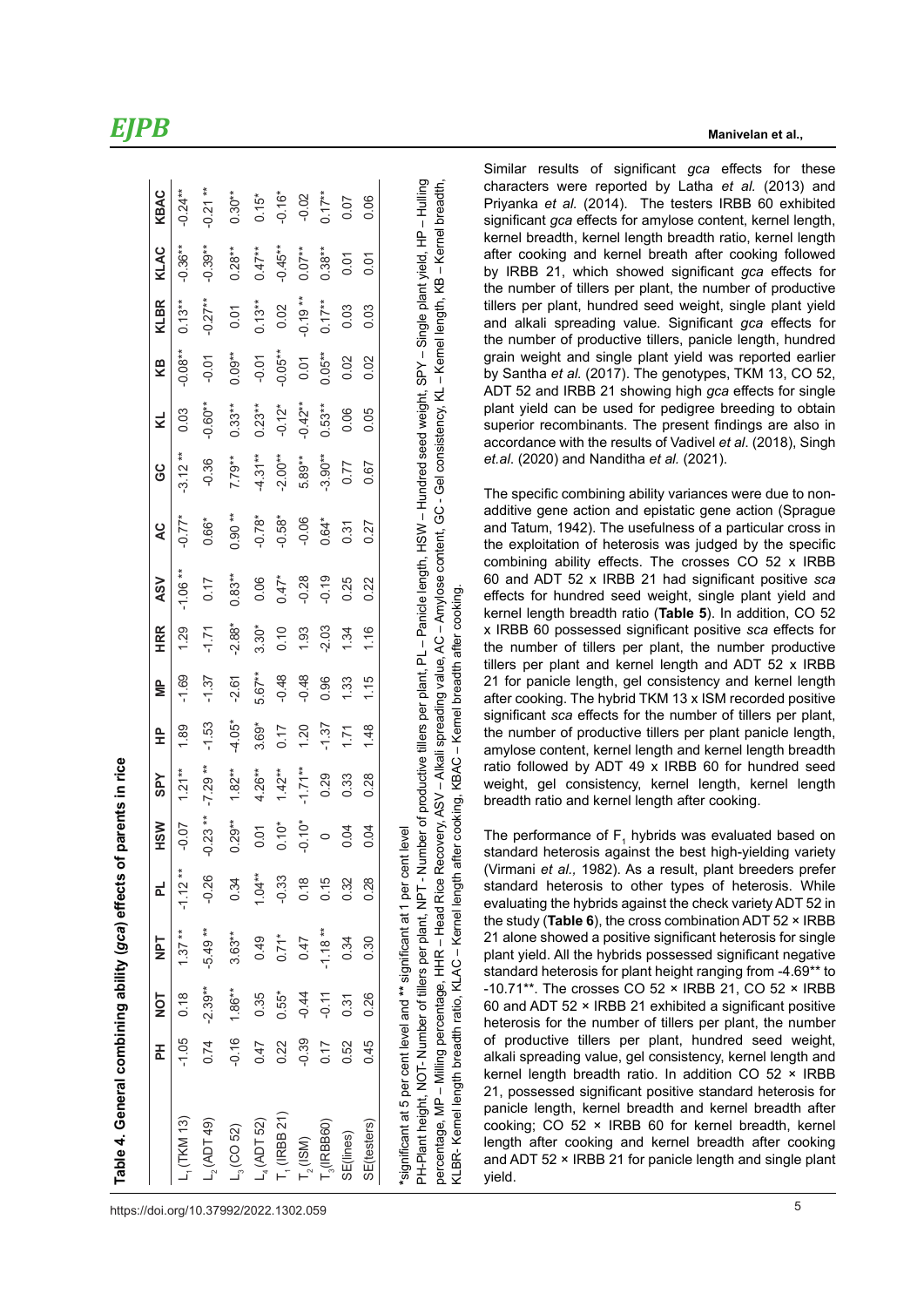**Manivelan et al.,**

| Table 5. Specific combining ability (sca) effects                                                                                                                                                                                                                                                                                                                                                                                                                                           |           |           |            |           |                                 | of hybrids in rice |         |          |            |            |          |           |           |           |             |                       |           |
|---------------------------------------------------------------------------------------------------------------------------------------------------------------------------------------------------------------------------------------------------------------------------------------------------------------------------------------------------------------------------------------------------------------------------------------------------------------------------------------------|-----------|-----------|------------|-----------|---------------------------------|--------------------|---------|----------|------------|------------|----------|-----------|-----------|-----------|-------------|-----------------------|-----------|
| Name of<br><b>Crosses</b>                                                                                                                                                                                                                                                                                                                                                                                                                                                                   | 폾         | TON       | <b>TdN</b> | 군         | <b>HSW</b>                      | <b>SPY</b>         | 웊       | ψP       | <b>HRR</b> | <b>ASV</b> | Q        | 9G        | Κ,        | KB        | <b>KLBR</b> | KLAC                  | KBAC      |
| $L_1 \times T_1$                                                                                                                                                                                                                                                                                                                                                                                                                                                                            | $-0.92$   | 0.22      | $-0.82$    | $-2.03**$ | $\beta$<br>ငှ                   | 0.92               | 3.10    | 4.08     | 3.94       | $-0.36$    | $-0.83$  | $4.75**$  | 0.12      | 0.05      | $-0.03$     | $\bf{*}$<br>0.35      | 0.10      |
| $L_1 \times T_2$                                                                                                                                                                                                                                                                                                                                                                                                                                                                            | 1.66      | $2.08**$  | $2.18**$   | $1.42*$   | $\overline{ }$<br>$\dot{\circ}$ | $-1.46*$           | $-3.42$ | $-5.41*$ | $-6.50*$   | 0.39       | $1.60**$ | $-3.31*$  | $0.32***$ | $-0.10**$ | $0.31***$   | $\ddot{*}$<br>$-0.06$ | $-0.21$   |
| $L_1 \times T_3$                                                                                                                                                                                                                                                                                                                                                                                                                                                                            | $-0.73$   | $-2.29**$ | $-1.37*$   | 0.62      | $\infty$<br>ငှ                  | 0.54               | 0.32    | 1.33     | 2.56       | $-0.03$    | $-0.77$  | $-1.45$   | $-0.43**$ | 0.05      | $-0.28**$   | $\bf{*}$<br>$-0.29$   | 0.10      |
| $L_2 \times T_1$                                                                                                                                                                                                                                                                                                                                                                                                                                                                            | $-0.37$   | 0.29      | $-0.06$    | $-1.93**$ | $-0.23**$                       | $-1.08$            | 1.10    | $-1.25$  | 2.27       | $-0.25$    | 1.05     | $-3.10*$  | $-0.25*$  | $-0.02$   | $-0.12*$    | $\ddot{*}$<br>$-0.54$ | 0.08      |
| $L_2 \times T_2$                                                                                                                                                                                                                                                                                                                                                                                                                                                                            | $-1.17$   | $-0.71$   | $-0.36$    | 0.95      | 0.06                            | 0.04               | 0.72    | 1.75     | 0.50       | 0.50       | $-0.65$  | $-0.59$   | $-0.15$   | $0.13**$  | $-0.26**$   | $-0.04$               | 0.11      |
| $L_2 \times T_3$                                                                                                                                                                                                                                                                                                                                                                                                                                                                            | 1.54      | 0.42      | 0.42       | 0.98      | $17*$<br>$\tilde{\circ}$        | 1.04               | $-1.82$ | $-0.50$  | $-2.77$    | $-0.25$    | $-0.40$  | $3.70*$   | $0.40**$  | $-0.12**$ | $0.38***$   | $0.58***$             | $-0.19$   |
| $L_{3} \times T_{1}$                                                                                                                                                                                                                                                                                                                                                                                                                                                                        | $3.47**$  | $-0.19$   | $-0.15$    | $1.77**$  | $\beta$<br>ငှ                   | $-1.86**$          | 0.95    | 1.28     | $-1.44$    | 0.42       | 0.79     | $-6.53**$ | 0.02      | $0.09*$   | $-0.11$     | $-0.10**$             | $0.24*$   |
| $L_3 \times T_2$                                                                                                                                                                                                                                                                                                                                                                                                                                                                            | $-0.90$   | $-1.27*$  | $-1.35*$   | $-0.85$   | $-0.14$                         | $-0.07$            | 1.02    | 2.55     | 4.40       | $-0.50$    | $-1.42*$ | $9.98**$  | $-0.28*$  | $-0.07$   | $-0.04$     | $0.13**$              | $-0.14$   |
| $L_3 \times T_3$                                                                                                                                                                                                                                                                                                                                                                                                                                                                            | $-2.57**$ | $1.46 *$  | $1.50*$    | $-0.92$   | $\stackrel{*}{\infty}$<br>5     | $1.93**$           | $-1.97$ | $-3.82$  | $-2.96$    | 0.08       | 0.63     | $-3.46*$  | $0.27*$   | $-0.02$   | $0.15*$     | $-0.03$               | $-0.10$   |
| $L_4 \times T_1$                                                                                                                                                                                                                                                                                                                                                                                                                                                                            | $-2.18*$  | $-0.32$   | 1.03       | $2.20**$  | $0.31**$                        | $2.03***$          | $-5.15$ | $-4.11$  | -4.77      | 0.19       | $-1.01$  | $4.88***$ | 0.12      | $-0.12**$ | $0.26***$   | $0.29***$             | $-0.42**$ |
| $L_4 \times T_2$                                                                                                                                                                                                                                                                                                                                                                                                                                                                            | 0.41      | $-0.09$   | $-0.47$    | $-1.52*$  | $\beta$<br>ငှ                   | $1.49*$            | 1.68    | 1.11     | 1.60       | $-0.39$    | 0.47     | $-6.08**$ | 0.11      | 0.03      | $-0.01$     | $-0.03$               | $0.24*$   |
| $L_4 \times T_3$                                                                                                                                                                                                                                                                                                                                                                                                                                                                            | 1.76      | 0.41      | $-0.56$    | $-0.68$   | $28**$<br>$-0.2$                | $-3.51***$         | 3.47    | 3.00     | 3.17       | 0.19       | 0.54     | 1.21      | $-0.23*$  | $0.08*$   | $-0.25**$   | $-0.26**$             | 0.18      |
| *significant at 5 per cent level and ** significant at 1 per cent level                                                                                                                                                                                                                                                                                                                                                                                                                     |           |           |            |           |                                 |                    |         |          |            |            |          |           |           |           |             |                       |           |
| PH-Plant height, NOT- Number of tillers per plant, NPT - Number of productive tillers per plant, PL - Panicle length, HSW - Hundred seed weight, SPY - Single plant yield, HP - Hulling<br>percentage, MP – Milling percentage, HHR – Head Rice Recovery, ASV – Alkali spreading value, AC – Amylose content, GC - Gel consistency, KL – Kernel length, KB – Kernel breadth,<br>KLBR- Kernel length breadth ratio, KLAC – Kernel length after cooking, KBAC – Kernel breadth after cooking, |           |           |            |           |                                 |                    |         |          |            |            |          |           |           |           |             |                       |           |
| L, x T, - TKM 13 × IRBB 21, L, x T, - TKM 13 × ISM, L, x T, - TKM13 × IRBB60, L,× T, - ADT49 × IRBB21, L,× T, - ADT49 × ISM , L,× T, - ADT49 × IRBB60, L,× T, - CO52 × IRBB21,<br>L, x T, - CO52 × ISM,L, x T, - CO52 × IRBB60, L, x T, ADT52 × IRBB21, L, x T, ADT52 × ISM,L, x T, ADT52 × IRBB60.                                                                                                                                                                                         |           |           |            |           |                                 |                    |         |          |            |            |          |           |           |           |             |                       |           |
|                                                                                                                                                                                                                                                                                                                                                                                                                                                                                             |           |           |            |           |                                 |                    |         |          |            |            |          |           |           |           |             |                       |           |

6 https://doi.org/10.37992/2022.1302.059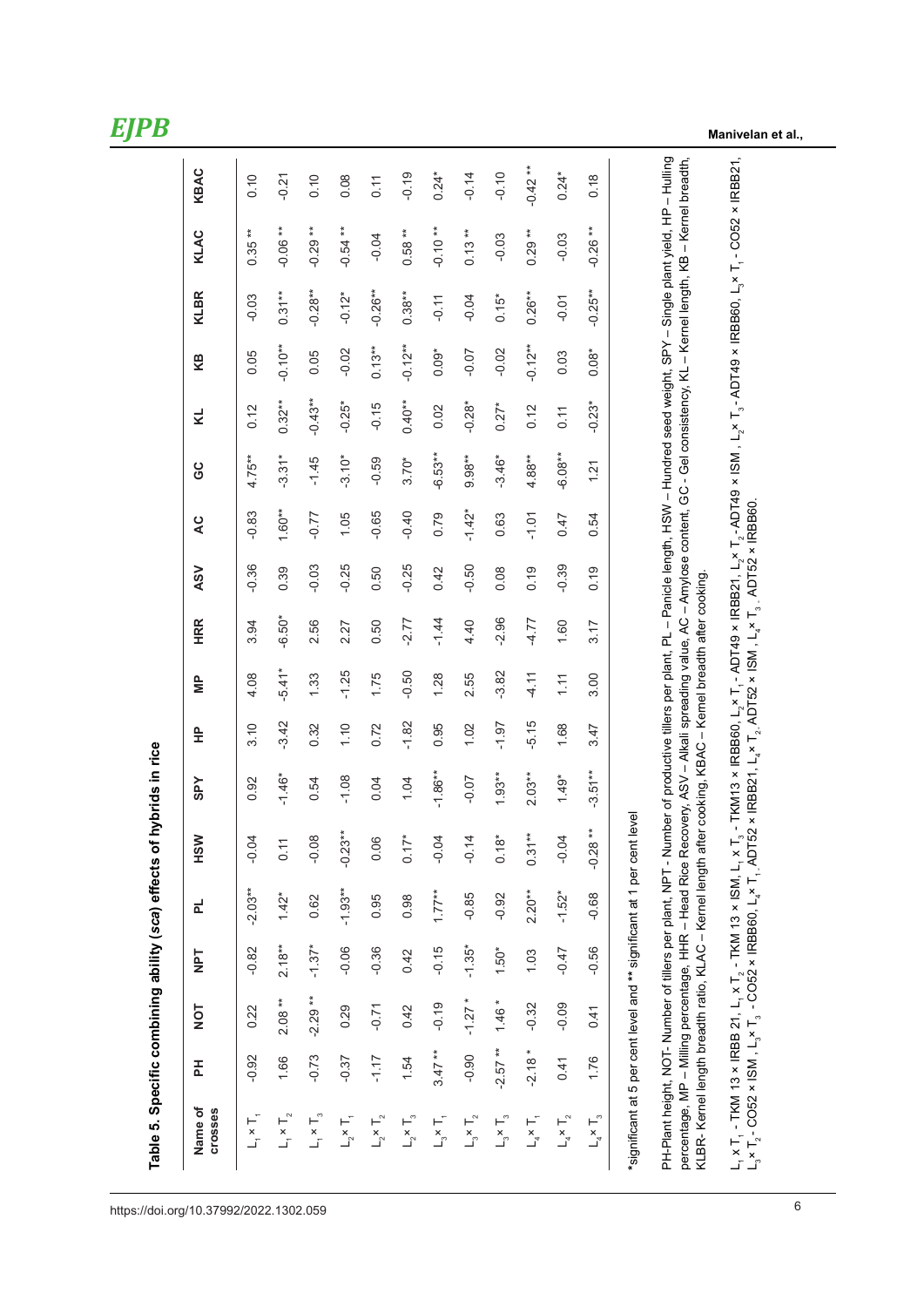| <b>Canadia</b>     |
|--------------------|
|                    |
|                    |
|                    |
|                    |
|                    |
|                    |
|                    |
|                    |
|                    |
|                    |
|                    |
|                    |
|                    |
|                    |
|                    |
|                    |
|                    |
|                    |
|                    |
| $\frac{1}{2}$      |
|                    |
|                    |
|                    |
|                    |
| יומות מים          |
|                    |
| ;<br>;             |
|                    |
|                    |
|                    |
|                    |
|                    |
|                    |
|                    |
| 2                  |
|                    |
|                    |
|                    |
|                    |
|                    |
|                    |
|                    |
|                    |
|                    |
|                    |
|                    |
|                    |
|                    |
|                    |
|                    |
|                    |
|                    |
|                    |
|                    |
|                    |
|                    |
|                    |
|                    |
|                    |
|                    |
|                    |
|                    |
|                    |
|                    |
|                    |
|                    |
| $\frac{1}{2}$<br>l |

| Crosses          | 董                         | $\frac{1}{2}$      | TdN                   | ᇍ          | <b>MSH</b>                                                              | <b>SPY</b>  | 읖           | 을          | <b>HRR</b> | <b>ASV</b> | Q          | ပ္ပ                 | КB<br>4                      | <b>KLBR</b> | KBAC<br>KLAC           |
|------------------|---------------------------|--------------------|-----------------------|------------|-------------------------------------------------------------------------|-------------|-------------|------------|------------|------------|------------|---------------------|------------------------------|-------------|------------------------|
| $L_1 \times T_1$ |                           | $-9.91***$ 10.42** | $9.40*$               | $-13.93**$ | တ္<br>$4\overline{4}$                                                   | 1.36        | $-1.64$     | $-6.00$    | 0.34       | $-14.29$   | $-9.20**$  | $10.69**19.64**$    | $5.45*$                      | $13.45**$   | 6.06<br>$-10.68$       |
| $L_1 \times T_2$ |                           | $-7.97***$ 14.03** | 22.85**               | 1.56       | 2.06                                                                    | $-13.51***$ | $-8.30$     | $-19.21**$ | $-13.75**$ | $-14.29$   | 3.43       | 10.47** 17.86 **    | 0.18                         | $17.74**$   | $-1.52$<br>$-9.42**$   |
| $L_1 \times T_3$ | $-9.78**$                 | $-2.78$            | $-2.43$               | $-1.69$    | $-2.80$                                                                 | $-2.70$     | $-6.88$     | $-7.82$    | $-5.40$    | $-28.57$   | $-3.71$    | $-0.22$             | 21.49 ** 10.72 **            | $9.72**$    | $21.21**$<br>$-8.40**$ |
|                  | $L_2 \times T_1$ -7.60 ** | $\circ$            | $-20.26**$            | $-10.16**$ | $35**$<br>$-14.9$                                                       | $-27.03**$  | $-8.21$     | $-12.97**$ | $-7.30$    | 42.86      | 5.00       | 3.82                | $5.27*$<br>1.73              | $-3.50$     | 6.06<br>$-22.34$       |
| $L_2 \times T_2$ | $-9.00**$                 |                    | $-8.33***$ $-22.85**$ | 3.12       | $-9.35$                                                                 | $-32.43**$  | $-7.42$     | $-8.80*$   | $-7.20$    | 42.86      | $-0.10$    | $17.83**$           | $-1.79$ 16.17**              | $-15.25**$  | $13.64*$<br>$-9.42**$  |
| $L_2 \times T_3$ | $-5.77***$                | $-2.22$            | $-27.07***$           | 3.12       | 2.24                                                                    | $-24.32***$ | $-13.60***$ | $-9.92*$   | $-19.04**$ | 14.29      | 4.00       | $10.42***$ 25.00 ** | 5.62*                        | $18.64***$  | 0.09<br>$2.24**$       |
| $L_3 \times T_1$ | $-4.69**$                 | 15.69**            | 23.66**               | 6.64*      | 24.49**                                                                 | $-4.50*$    | $-11.43**$  | $-11.20**$ | $-15.31**$ | $100.00**$ | 4.89       | $10.20**$           | 23.21 ** 15.99 **            | $6.44*$     | 36.36 **<br>$-8.40**$  |
| $L_3 \times T_2$ | $-9.62***$                | $7.08*$            | $16.69**$             | $-1.56$    | rŌ<br>7.8                                                               | $-8.11**$   | $-10.10*$   | $-9.42*$   | $-2.73$    | 28.57      | $-2.33$    |                     | 43.08** 12.50 ** 10.72 **    | 1.58        | 25.76 **<br>$1.18*$    |
| $L_3 \times T_3$ |                           | $-10.71*19.86**$   | 22.53**               | $-1.95$    | $31.78**$                                                               | 2.70        | $-16.84***$ | $-16.29**$ | $-21.28**$ | 57.14*     | $9.46**$   |                     | $11.77***$ 39.29 ** 15.99 ** | $20.23**$   | 36.36 **<br>$3.00**$   |
| $L_4 \times T_1$ | $-9.65**$                 | 8.89**             | $14.10**$             | $11.07***$ | 28.97**                                                                 | $12.61**$   | $-9.45*$    | $-7.16$    | $-10.65*$  | 57.14*     | $-10.00**$ | $9.25**$            | 0.01<br>23.21 **             | 23.05**     | 0.01<br>$-0.93*$       |
| $L_4 \times T_2$ | $-7.70**$                 | 5.69               | 5.67                  | $-1.43$    | $-1.50$                                                                 | 2.70        | 0.07        | 0.12       | 2.79       | 0.01       | $-1.43$    | $5.12*$             | 17.80 ** 10.72 **            | $6.55*$     | 36.36 **<br>$1.60**$   |
| $L_4 \times T_3$ | $-5.81**$                 | $9.17**$           | $-2.76$               | 1.69       | $\overline{\mathsf{c}}$<br>ာ့                                           | $-5.41*$    | $-0.87$     | 4.75       | $-1.12$    | 28.57      | 1.86       | 1.75                | 28.57 ** 15.99 **            | $10.85**$   | 42.42 **<br>$2.62**$   |
|                  |                           |                    |                       |            | *significant at 5 per cent level and ** significant at 1 per cent level |             |             |            |            |            |            |                     |                              |             |                        |

PH-Plant height, NOT- Number of tillers per plant, NPT - Number of productive tillers per plant, PL - Panicle length, HSW - Hundred seed weight, SPY - Single plant yield, HP - Hulling PH-Plant height, NOT- Number of tillers per plant, NPT - Number of productive tillers per plant, PL – Panicle length, HSW – Hundred seed weight, SPY – Single plant yield, HP – Hulling percentage, MP – Milling percentage, HHR – Head Rice Recovery, ASV – Alkali spreading value, AC – Amylose content, GC - Gel consistency, KL – Kernel length, KB – Kernel breadth, percentage, MP – Milling percentage, HHR – Head Rice Recovery, ASV – Alkali spreading value, AC – Amylose content, GC - Gel consistency, KL – Kernel length, KB – Kernel breadth, KLBR- Kernel length breadth ratio, KLAC – Kernel length after cooking, KBAC – Kernel breadth after cooking. KLBR- Kernel length breadth ratio, KLAC - Kernel length after cooking, KBAC - Kernel breadth after cooking.

L1 x T1 - TKM13 × IRBB21, L1 x T2 - TKM13 × ISM, L1 x T3 - TKM13 × IRBB60, L2× T1 - ADT49 × IRBB21, L2× T2 - ADT49 × ISM , L2× T3 - ADT49 × IRBB60,  ${\sf L}_1 \times {\sf T}_1$  - TKM13 × IRBB21,  ${\sf L}_1 \times {\sf T}_2$  - TKM13 × ISM,  ${\sf L}_1 \times {\sf T}_3$  - TKM13 × IRBB60,  ${\sf L}_2$ × T $_1$  - ADT49 × IRBB21,  ${\sf L}_2$ × T $_2$  - ADT49 × ISM ,  ${\sf L}_2$ × T $_3$  - ADT49 × IRBB60,  ${\sf L}_3$ ×T $_4$  - CO52 × ISM , L.× T, - CO52 × IRBB21, L.× T, - CO52 × ISM , L.× T, - CO52 × IRBB60, L.× T, -ADT52 × IRBB21, L.× T, -ADT52 × IRBB60. L.× T3 - ADT52 × IRBB60.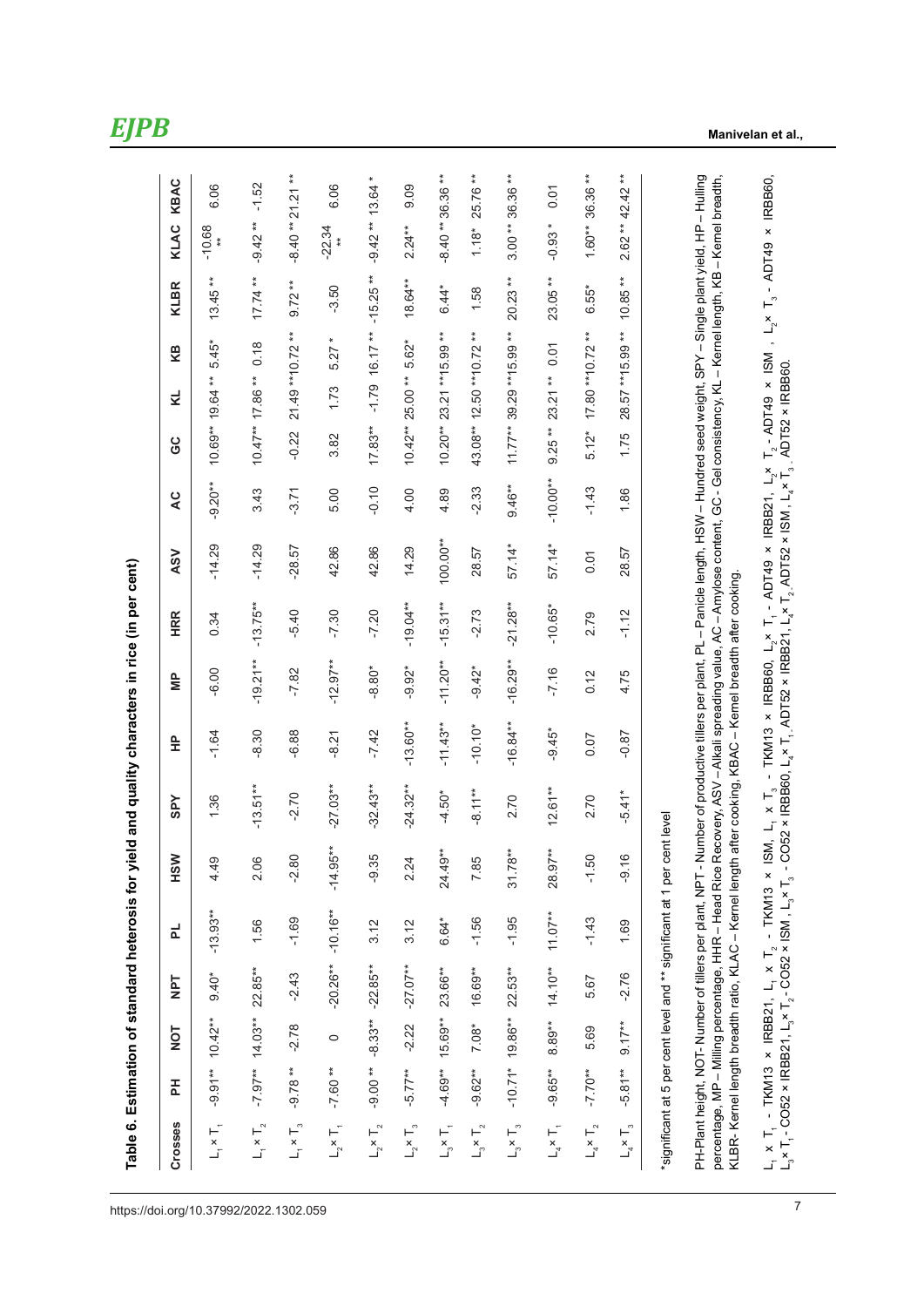In the present study, TKM 13, CO 52, ADT 52 and IRBB 21 were adjudged as good general combiners among the parents with respect to single plant yield. However, these parents did not yield significant *sca* effects on their combinations. Hence, these parents can be exploited through pedigree breeding to obtain better recombinants by selection in later generations. Based on the results of *per se* performance, standard heterosis, and *sca* effects, the hybrids *viz*., CO 52 × IRBB 60 and ADT 52 × IRBB 21 were identified as the best hybrids and these could be used for future breeding.

### **REFERENCES**

- Arunachalam, V. 1974. The fallacy behind the use of modified line x tester design. *Indian J. Genet.,* **34** (2): 200- 207.
- Dalvi, V. V. and Patel, D. U. 2009. Combining ability analysis for yield in hybrid rice. *Oryza*., **46** (2): 97-102.
- Directorate of Economics and Statistics (D&ES, 2019- 20). hpps://www.DES.org/data.
- Kempthorne, O. 1957. An introduction of genetic statistics. John Willey & Sons Inc. *New York, USA*: 468-473.
- Latha, S., Sharma, D. and Sanghera, G. S. 2013. Combining ability and heterosis for grain yield and its component traits in rice (*Oryza sativa* L.). *Notulae Sci. Biolog.,* **5**(1): 90-97. [\[Cross Ref\]](https://doi.org/10.15835/nsb519006)
- Lavanya, C. 2000. Combining ability for yield and its components in hybrid rice. *Oryza*, **37**(1): 11-14.
- Nanditha, R. S, Pushpam, R., Geetha S., Krishna Surendar, K. and Ganesamurthy, K. 2021. Assessment of combining ability, gene action and heterosis for yield and grain characters in rice (*Oryza sativa* L.). *Electronic Journal of Plant Breeding*, **12**(3):976 – 982. [\[Cross Ref\]](https://doi.org/10.37992/2021.1203.135)
- Pradhan, S. K., Bose, L. K. and Meher, J. 2006. Studies on gene action and combining ability analysis in Basmati rice. *J. Cent. Euro. Agr.*, **7** (2): 267-272.
- Priyanka, K., Jaiswal, H. K. and Waza, S. A. 2014. Combining ability and heterosis for yield, its component traits and some grain quality parameters in rice (*Oryza sativa* L.). *J. Appl. Nat. Sci.,* **6**(2): 495-506. [\[Cross Ref\]](https://doi.org/10.31018/jans.v6i2.489)
- Punitha, D., Joel, A. J., Manonmani, S. and Thiyagarajan, K. 2004. Combining ability for yield and its components in rice (*Oryza sativa* L.). *Adv. Pl. Sci.*, **17** (1): 345-348.
- Rahaman, M. A. 2016. Study of nature and magnitude of gene action in hybrid rice (*Oryza sativa L.*) through experiment of line x tester mating design. *Int. J. App. Res.,* **2**(2): 405-410.
- Rashid, M., Cheema, A. A. and Ashraf, M. 2007. Line x tester analysis in basmati rice. *Pak. J. Bot.*, **36** (6): 2035- 2042.
- Sahu, K. P., Sharma, D., Singh, S. and Sahu, P. 2016. Gene action and combining ability analysis in CMS based hybrid rice for grain yield and quality attributing traits. *Int. J. Agri. Sci.,* **8**(48): 2024-2029.
- Saidaiah, P., Sudheer Kumar, S. and Ramesha, M. S. 2010. Combining ability studies for development of new hybrids in rice over environments. *J. Agri. Sci.,* **2** (2): 225-233. [\[Cross Ref\]](https://doi.org/10.5539/jas.v2n2p225)
- Saleem, M. Y., Mirza, J. I. and Haq, M. A. 2010. Combining ability analysis for yield and related traits in basmati rice (*Oryza sativa* L.). *Pak. J. Bot.*, **42**(1): 627-637.
- Sandhyakishore, N., Praveenkumar, G., Pallavi, M., Kamalakar, J., Shahana, F. and Tagore, K. 2017. Combining ability analysis for yield and related traits in rice (*Oryza sativa* L.). *Agri. Res. J.,* **12**: 1573-1577. [\[Cross Ref\]](https://doi.org/10.15740/HAS/AU/12.TECHSEAR%286%292017/1573-1577)
- Santha, S., Vaithilingam, R., Karthikeyan, A. and Jayaraj, T. 2017. Combining ability analysis and gene action of grain quality traits in rice (*Oryza sativa* L.) using line × tester analysis. *J. App. & Nat. Sci.,* **9** (2): 1236 – 1255. [\[Cross Ref\]](https://doi.org/10.31018/jans.v9i2.1350)
- Singh, R. K. and Chaudhary, B. D. 1977. Biometrical Methods in Quantitative Genetic Analysis. *Kalyani Publ.,* New Delhi, India.
- Singh, R.K. and Singh, P.K. 1994. A manual on Genetics and Plant Breeding. Experimental Techniques*. Kalyani Publs.* Pp: 99-107.
- Singh, T. V. J., Raju, C. D., Mohan, Y. C., Jagadeeshwar, R., Balram, M. and Krishna, L. 2020. Combining ability and heterosis studies for grain yield and its components in rice (*Oryza sativa L.*). *Int. J. eco. Env. Sci.,* **2**(3): 67-75.
- Sprague, G.P. and Tatum, L.A. 1942. General vs specific combining ability in single crosses of corn. *Agronomy*, **34**: 923-932. [\[Cross Ref\]](https://doi.org/10.2134/agronj1942.00021962003400100008x)
- Srinivasan, B. and Gnanamanickam, S. 2005. Identification of a new source of resistance in wild rice, *Oryza rufipogon* to bacterial leaf blight of rice caused by Indian strains of *Xanthomonas oryzae* pv. *oryzae*, *Curr. Sci.,* **88**: 1229-1231.
- Swamy, M. H., Rao, M. R. G. and Vidyachandra, B. 2003. Studies on combining ability in rice hybrids involving new CMS lines. *Karnat. J. Agri. Sci.,* **16** (2): 228-233.
- Tiwari, G.C. and Singh, S.S. 2016. Diallel analysis for yield and yield components in rice (*Oryza sativa L.*). *Adv. Life Sci.,* **5**(8): 3196-3202.

8 https://doi.org/10.37992/2022.1302.059